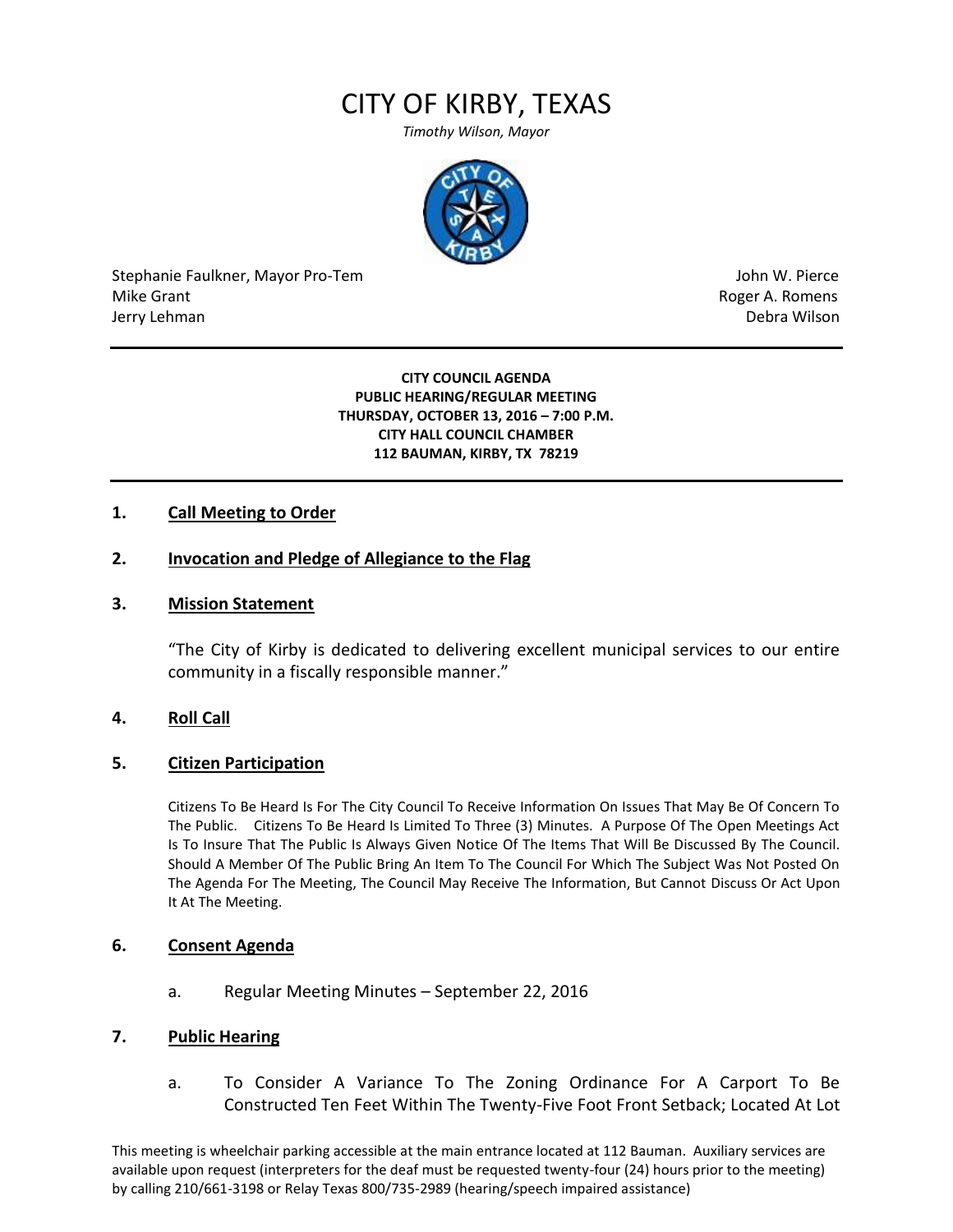25, Block 17, CB 4018A; Otherwise Known As 5118 Kazen, City Of Kirby, Bexar County, Texas.

# **8. Discussion And Possible Action**

- a. Discussion And Possible Action To Consider Ordinance No. 0-2016-798 An Ordinance Repealing Current Section 71.06 Of The Code Of Ordinances And Adopting A New Section 71.06, No Parking Zones, To Chapter 71, Stopping, Standing, And Parking, Of The Code Of Ordinances To Specify No Parking Zones And Related Restrictions And Including A Penalty Of A Fine Not To Exceed \$500 For Violations. This Is The First Reading
- b. Discussion And Possible Action To Dispense With The Second Reading Of Ordinance No. O-2016-798 So That Ordinance No. O-2016-798 Becomes Effective Immediately.
- c. Discussion And Possible Action To Consider Resolution No. R-2016-678 Of The City Of Kirby FBP City Council For The Adoption Of The City Of Kirby FBP Cafeteria Plan
- d. Discussion And Possible Action To Consider A Variance To The Zoning Ordinance For A Carport To Be Constructed Ten Feet Within The Twenty-Five Foot Front Setback; Located At Lot 25, Block 17, CB 4018A; Otherwise Known As 5118 Kazen, City Of Kirby, Bexar County, Texas.
- e. Discussion And Possible Action Regarding Established 2016-2017 Goals For The City Of Kirby
- f. Discussion And Possible Action To Reschedule The Regular Council Meeting Dates For November 24, 2016 To November 17, 2016 And December 22, 2016 To December 15, 2016.
- g. Discussion And Possible Action Regarding Plans For City Owned Property On Gaiety
- h. Discussion And Possible Action Regarding Future Plans For Donated Property On Binz Engleman Road
- i. Discussion And Possible Action Regarding Garage Sale Signs
- j. Discussion And Possible Action Regarding the City Of Kirby Comprehensive Plan
- k. Discussion And Possible Action To Consider Ordinance No. O-2016-799 Electing For The City To Make Current Service And Prior Service Contributions To The City's Account In The Benefit Accumulation Fund Of The Texas Municipal

This meeting is wheelchair parking accessible at the main entrance located at 112 Bauman. Auxiliary services are available upon request (interpreters for the deaf must be requested twenty-four (24) hours prior to the meeting) by calling 210/661-3198 or Relay Texas 800/735-2989 (hearing/speech impaired assistance)